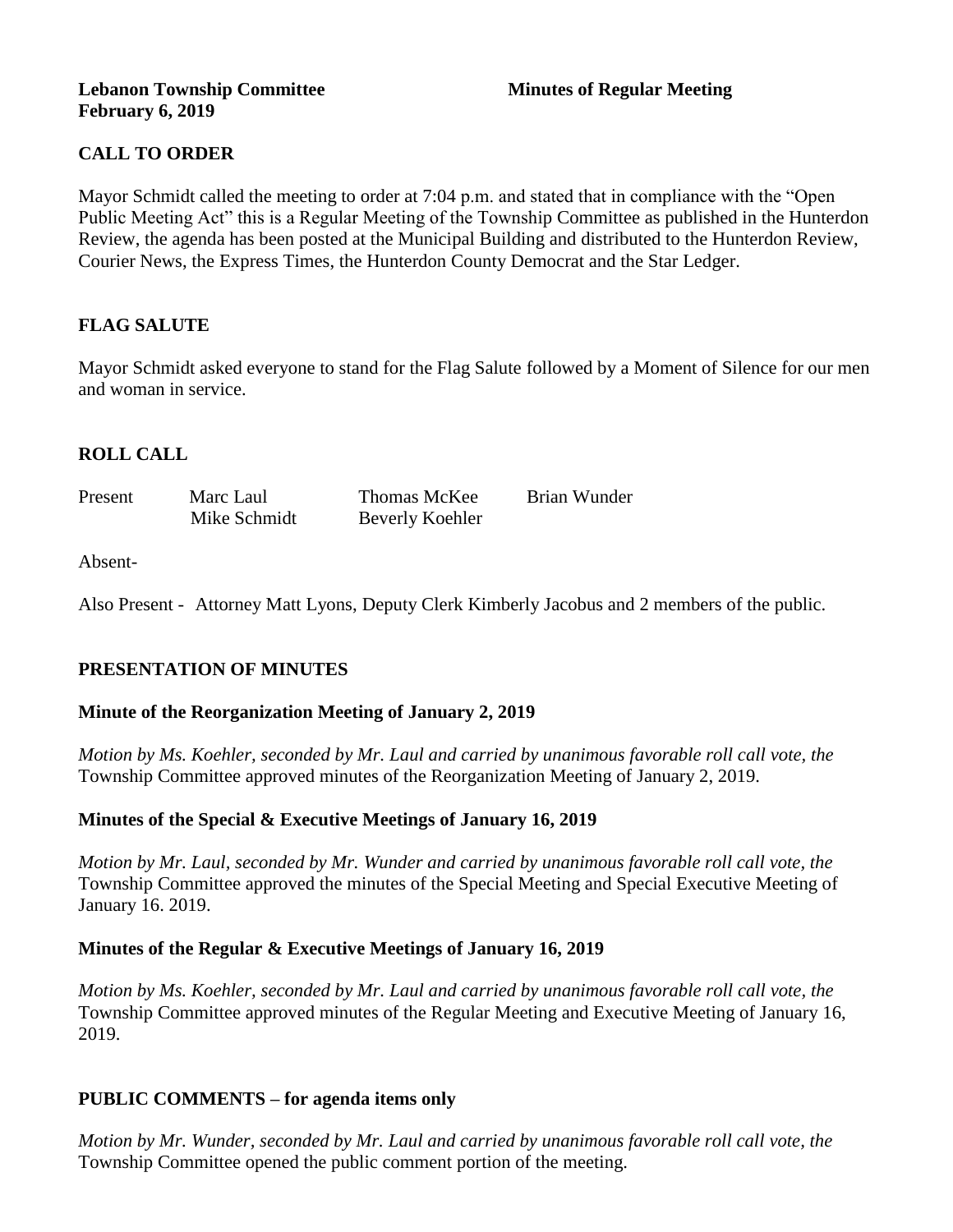LTCM 02/06/19 Page 2 of 8

There were no comments.

*Motion by Mr. Wunder, seconded by Mr. Laul and carried by unanimous favorable roll call vote, the*  Township Committee closed the public comment portion of the meeting.

#### **ORDINANCES**

#### **Public Hearing**

#### **Ordinance No. 2019-01- Establishing a Cap Bank**

*Motion by Ms. Koehler, seconded by Mr. McKee and carried by unanimous favorable roll call vote, the*  Township Committee approved to excise an extra "that any" from Paragraph 7.

*Motion by Ms. Koehler, seconded by Mr. Laul and carried by unanimous favorable roll call vote, the*  public hearing for Ordinance 2019-01 was opened.

There were no comments from the public.

*Motion by Ms. Koehler, seconded by Mr. Wunder and carried by unanimous favorable roll call vote, the*  public hearing for Ordinance 2019-01 was closed.

*Motion by Ms. Koehler, seconded by Mr. Wunder and carried by unanimous favorable roll call vote, the*  Township Committee approved Ordinance 2019-01 as written below.

## **STATE OF NEW JERSEY COUNTY OF HUNTERDON TOWNSHIP OF LEBANON ORDINANCE NO. 2019-01 CALENDAR YEAR 2019 ORDINANCE TO EXCEED THE MUNICIPAL BUDGET APPROPRIATION LIMITS AND TO ESTABLISH A CAP BANK (N.J.S.A. 40A: 4-45.14)**

**WHEREAS**, the Local Government Cap Law, N.J.S. 40A: 4-45.1 et seq., provides that in the preparation of its annual budget, a municipality shall limit any increase in said budget up to 2.5% unless authorized by ordinance to increase it to 3.5% over the previous year's final appropriations, subject to certain exceptions; and,

**WHEREAS,** N.J.S.A. 40A: 4-45.15a provides that a municipality may, when authorized by ordinance, appropriate the difference between the amount of its actual final appropriation and the 3.5% percentage rate as an exception to its final appropriations in either of the next two succeeding years; and,

**WHEREAS**, the Township of the Lebanon in the County of Hunterdon finds it advisable and necessary to increase its CY 2019 budget by up to 3.5% over the previous year's final appropriations, in the interest of promoting the health, safety and welfare of the citizens; and,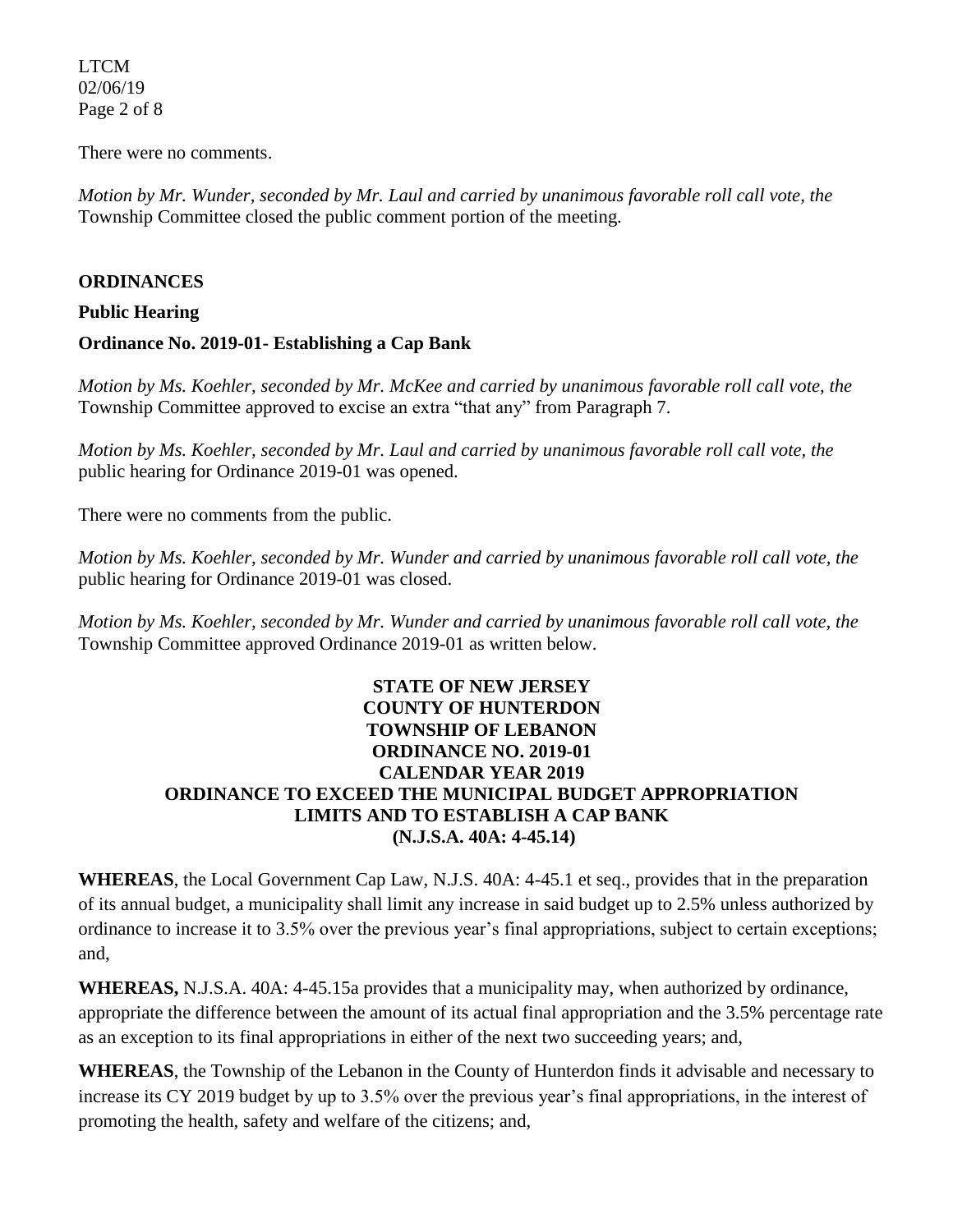LTCM 02/06/19 Page 3 of 8

**WHEREAS**, the Township hereby determines that a 1.0% increase in the budget for said year, amounting to \$ 43,921.48 in excess of the increase in final appropriations otherwise permitted by the Local Government Cap Law, is advisable and necessary; and,

**WHEREAS** the Township hereby determines that any amount authorized hereinabove that is not appropriated as part of the final budget shall be retained as an exception to final appropriation in either of the next two succeeding years.

**NOW THEREFORE BE IT ORDAINED**, by the Township of Lebanon, in the County of Hunterdon, a majority of the full authorized membership of this governing body affirmatively concurring, that, in the CY 2019 budget year, the final appropriations of the Township of Lebanon shall, in accordance with this ordinance and N.J.S.A. 40A: 4-45.14, be increased by 3.5%, amounting to \$ 153,725.18, and that the CY

2019 municipal budget for the Township of Lebanon be approved and adopted in accordance with this ordinance; and,

**BE IT FURTHER ORDAINED,** that any amount authorized hereinabove that is not appropriated as part of the final budget shall be retained as an exception to final appropriation in either of the next two succeeding years; and,

**BE IT FURTHER ORDAINED**, that a certified copy of this ordinance as introduced be filed with the Director of the Division of Local Government Services within 5 days of introduction; and,

**BE IT FURTHER ORDAINED**, that a certified copy of this ordinance upon adoption, with the recorded vote included thereon, be filed with said Director within 5 days after such adoption.

# **RESOLUTIONS**

# **Resolution No. 26-2019 – Charges for Police Services for Schools and Other Contractors**

*Motion by Mr. Laul, seconded by Mr. Wunder and carried by unanimous favorable roll call vote, the*  Township Committee approved Resolution No. 26-2019 as written below. Exhibit "A" as attachment.

## **TOWNSHIP OF LEBANON COUNTY OF HUNTERDON STATE OF NEW JERSEY RESOLUTION NO. 26-2019 RESOLUTION ESTABLISHING THE RATE CHARGED FOR POLICE SERVICES TO SCHOOLS AND OTHER CONTRACTORS**

**WHEREAS**, the Township of Lebanon is occasionally paid on an hourly basis for police services at school events outside of the services provided by School Resource Officers and for police services provided to various private contractors; and

**WHEREAS**, the Board of Education and private contractors obtain such police services by completing the Request Form for Police Services which includes the required information regarding the services and the estimated cost for such services, a copy of said form is attached hereto as Exhibit "A"; and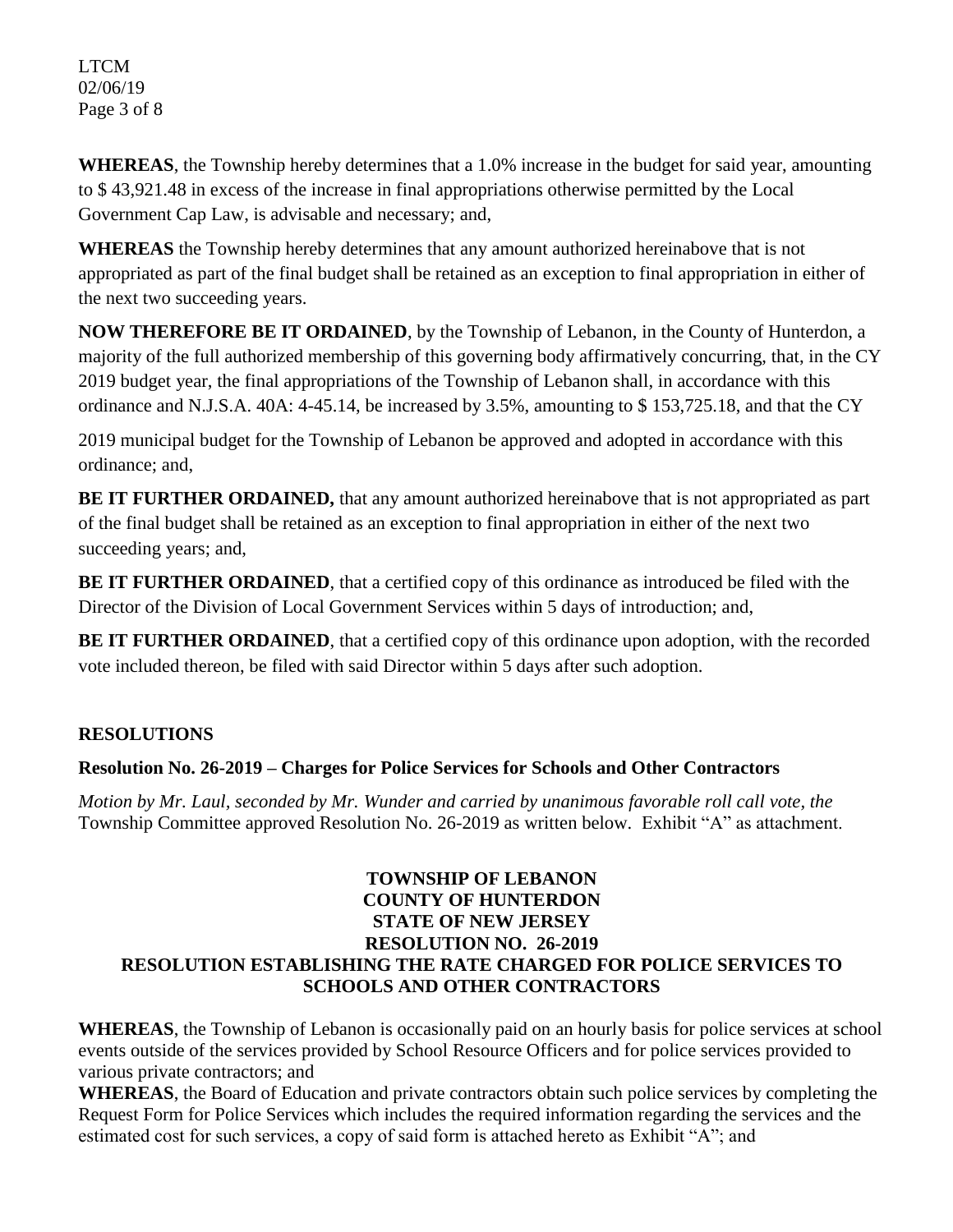LTCM 02/06/19 Page 4 of 8

**WHEREAS,** the Township police use Township vehicles and equipment in the performance of police services and the Township incurs employment taxes and overhead costs related to such services; and **WHEREAS**, the Committee of the Township of Lebanon has the authority to establish the rate charged for police services provided to schools and various contractors.

**NOW THEREFORE, BE IT RESOLVED** that the Township of Lebanon will charge for police services provided to schools outside of the services provided by School Resource Officers at the rate of \$90.00 per hour, or fraction thereof, and

**BE IT FURTHER RESOLVED** that the Township of Lebanon will charge for police services provided to any contractor other than schools at the rate of \$115.00 per hour, or fraction thereof, and

**BE IT FURTHER RESOLVED** that these charges will go into effect for police services starting July 1, 2019, and remain in effect until changed by action of the Committee of the Township of Lebanon.

## **Resolution No. 27-2019 – Bequest of the Estate of Grover W. Melligan**

*Motion by Ms. Koehler, seconded by Mr. Laul and carried by unanimous favorable roll call vote, the*  Township Committee approved Resolution No. 27-2019 as written below.

## **TOWNSHIP OF LEBANON HUNTERDON COUNTY, NEW JERSEY RESOLUTION NO. 27-2019**

## **RESOLUTION AUTHORIZING MATTHEW P. LYONS, ESQ., OF THE LAW FIRM OF GEBHARDT & KIEFER, PC, TO EXECUTE THE NECESSARY DOCUMENTS TO OBTAIN THE BEQUEST OF THE ESTATE OF GROVER W. MELLIGAN**

**WHEREAS,** the Estate of Grover W Melligan includes a bequest to the Lebanon Township Museum which shall be deposited in the Museum Trust Fund and spent in accordance with Ordinance No. 2018-10, adding Chapter 83, entitled "Historian Committee;" and

**WHEREAS,** D. Dale Seif, Jr., Esq., of the law firm of Seif & McNamee, LLC, is processing the Estate of Grover W. Melligan; and

**WHEREAS,** it is necessary in order to expedite the administration of said Estate for the Township of Lebanon Museum to execute a Waiver of Notice of Hearing on Inventory and Consent to Donation of Personal Property; and

**WHEREAS,** any funds received from the Estate of Grover W. Melligan shall be deposited into the Museum Trust Fund account and shall be used in accordance with the Ordinance creating the Lebanon Township Historian Committee, specifically, Section 6 entitled "Museum Trust Fund."

**NOW, THEREFORE, BE IT RESOLVED,** by the Mayor and Committee of the Township of Lebanon, County of Hunterdon, New Jersey, that Matthew P. Lyons, Esq., of the law firm of Gebhardt & Kiefer, PC, is hereby authorized to execute the Waiver of Notice of Hearing on Inventory; and

**IT IS FURTHER RESOLVED,** that Matthew P. Lyons, Esq., of the law firm of Gebhardt & Kiefer, PC, is authorized to execute the Consent to Donation of Personal Property; and

**IT IS FURTHER RESOLVED**, Matthew P. Lyons, Esq., of the law firm of Gebhardt & Kiefer, PC, is further authorized to execute any additional documents necessary to finalize the administration of the Estate of Grover W. Melligan in order for the Lebanon Township Museum to obtain the funds associated with the bequest of Grover W Melligan.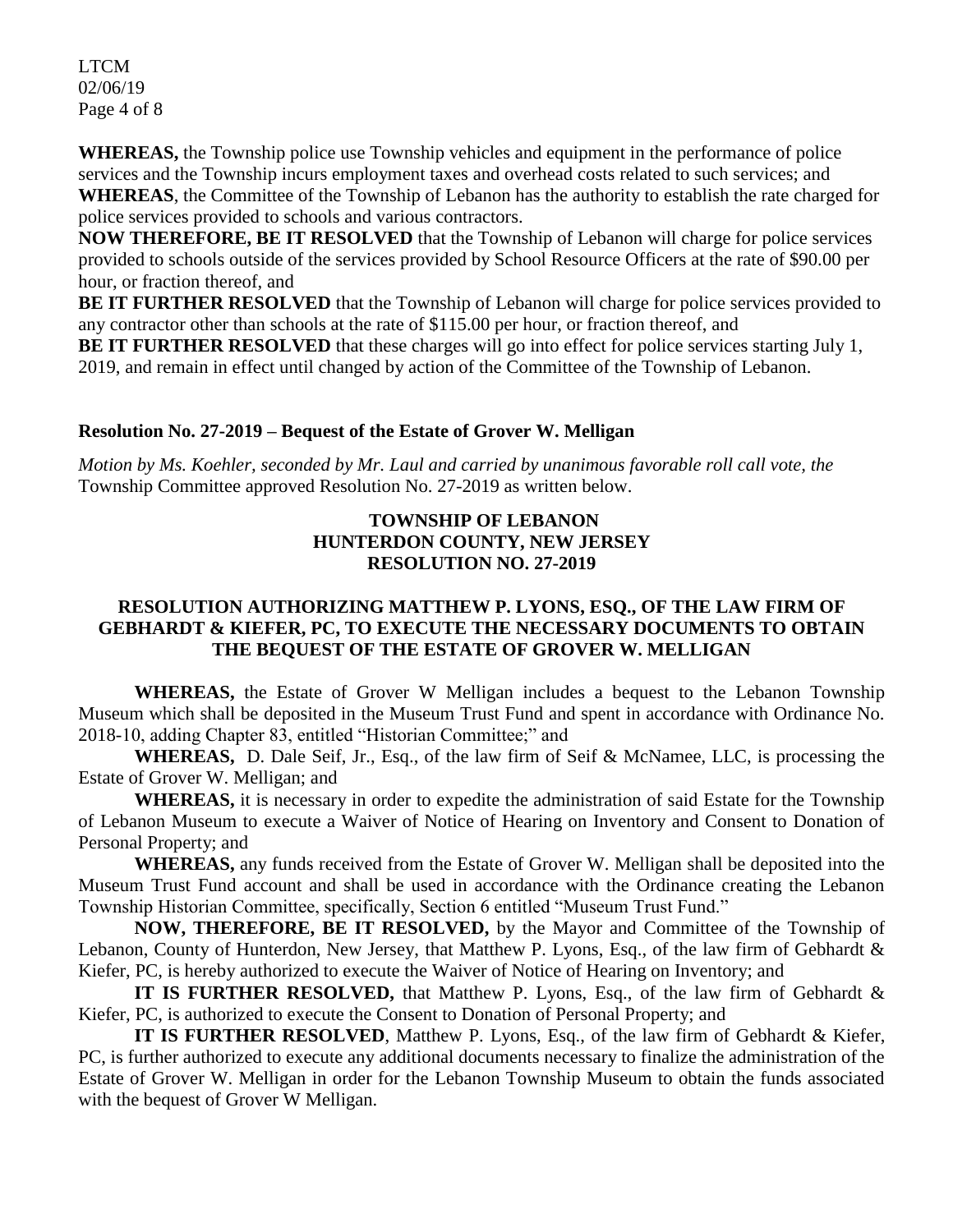LTCM 02/06/19 Page 5 of 8

## **OLD BUSINESS**

Ms. Koehler stated that the Fire & Ice event sponsored by the Recreation Commission & Park Committee was a great success and thanked everyone who attended and helped with it.

## **NEW BUSINESS**

#### **Library Committee's Request to Appoint Member**

*Motion by Ms. Koehler, seconded by Mr. McKee and carried by unanimous favorable roll call vote, the*  Township Committee approved the appointment of Patricia Wentz to the Library Committee.

#### **Recreation Member Adjustment**

*Motion by Ms. Koehler, seconded by Mr. Wunder and carried by unanimous favorable roll call vote, the*  Township Committee approved the appointment of Alt #1 Laurie Hoffman to fill an unexpired termvacancy, expiring 12/31/20 and for Alt #2 Jason Juskiewicz to move to Alt #1, term expiring 12/31/19.

## **Request for Permission to Collocate T-Mobile's Equipment on American Tower's Cell Tower**

*Motion by Mr. Laul, seconded by Ms. Koehler and carried by unanimous favorable roll call vote, the*  Township Committee approve the language to expand the lease for the cell tower located at 530 West Hill Road and authorize the Mayor to sign the letter.

#### **DPW Manager Request to Advertise for Employee-TABLED**

#### **Police Chief's Request to Purchase a Computer Mount**

*Motion by Mr. Laul, seconded by Mr. Wunder and carried by unanimous favorable roll call vote, the*  Township Committee approved the purchase of a Computer Mount from M & W Communications for a police vehicle in the amount of \$1147.82.

#### **Animal Control Officer Liaison**

*Motion by Mr Laul, seconded by Ms. Koehler and carried by unanimous favorable roll call vote, the*  Township Committee approved merging the ACO Liaison into the Police Liaison position.

#### **PRESENTATION OF VOUCHERS**

Committee Members provided a description of vouchers exceeding \$1000.00.

*Motion by Mr Laul, seconded by Ms. Koehler and carried by unanimous favorable roll call vote*, *the*  Township Committee approved the bill list in the amount of \$962,675.43.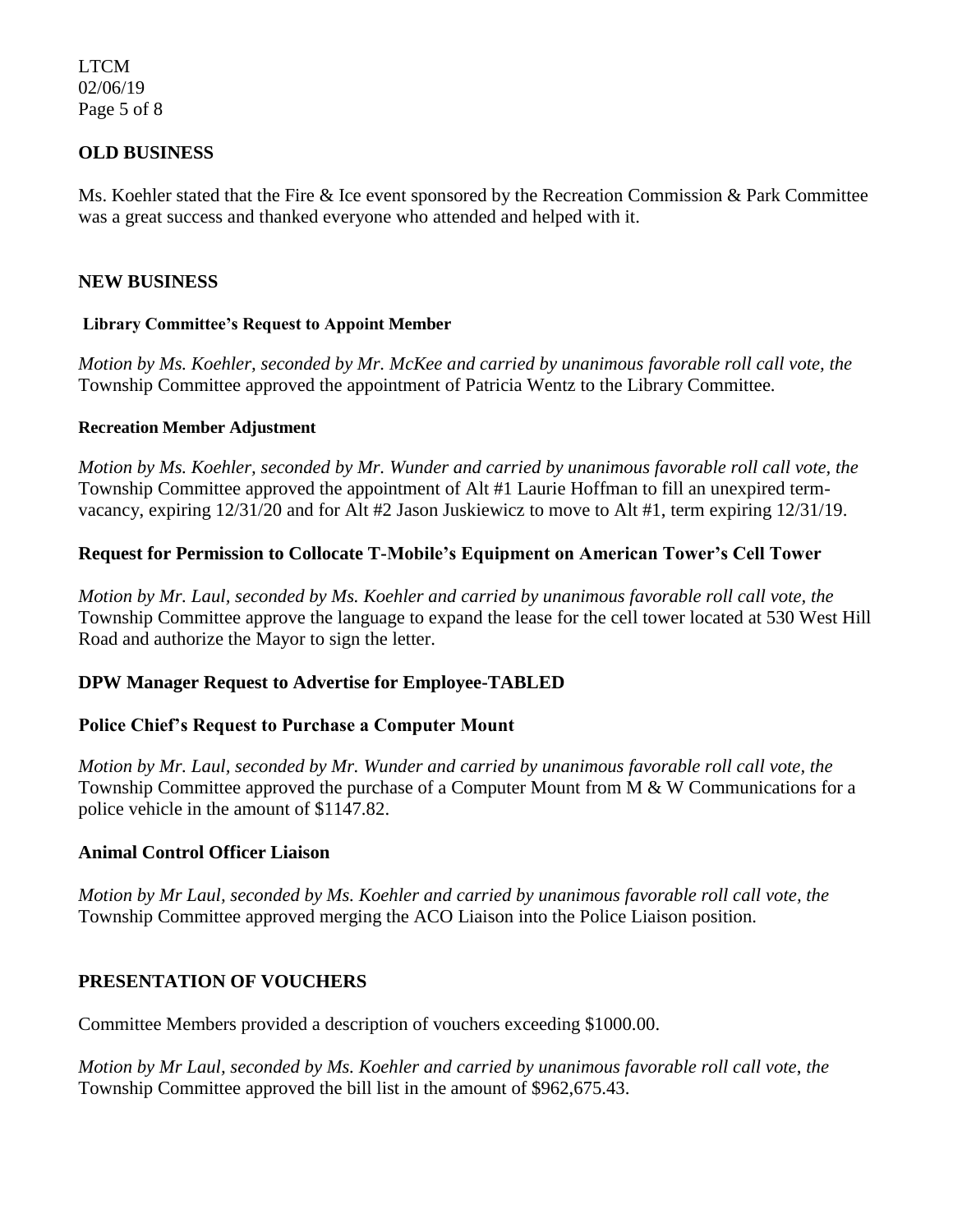LTCM 02/06/19 Page 6 of 8

## **CORRESPONDENCE**

- a. 2018 Police Blotter Police Chief Gale was present to give the Committee an overview of the 2018 Police Activities
- b. Township of Washington–Letter of Appreciation for the Lebanon Township Vol. Fire Department
- c. Notice of Upcoming Recreation Commission Events
- d. Minutes of the December 3, 2018 EOSC Meeting

## **PUBLIC COMMENTS**

*Motion by Ms. Koehler, seconded by Mr. Wunder and carried by unanimous favorable roll call vote, the*  Township Committee opened the Public Comment portion of the meeting.

There was no comment from the public.

*Motion by Ms. Koehler seconded by Mr. Wunder and carried by unanimous favorable roll call vote, the*  Township Committee closed the Public Comment portion of the meeting.

## **EXECUTIVE SESSION**

Action will most likely not be taken when the meeting reconvenes**.**

## **Resolution No. 28-2019**

*Motion by Mr. Laul, seconded by Ms. Koehler and carried by unanimous favorable roll call vote, the* Township Committee approved Resolution No. 28-2019 and convened in executive session at 7:48 p.m.

## **TOWNSHIP OF LEBANON COUNTY OF HUNTERDON STATE OF NEW JERSEY RESOLUTION NO. 28-2019**

## **RESOLUTION AUTHORIZING EXECUTIVE SESSION**

**WHEREAS**, the Open Public Meetings Act; *N.J.S.A.* 10:4-6 *et seq*., declares it to be the public policy of the State to insure the right of citizens to have adequate advance notice of and the right to attend meetings of public bodies at which business affecting the public is discussed or acted upon; and

**WHEREAS**, the Open Public Meetings Act also recognizes exceptions to the right of the public to attend portions of such meetings; and

**WHEREAS**, the Mayor and Committee find it necessary to conduct an executive session closed to the public as permitted by the *N.J.S.A*. 40:4-12; and

**WHEREAS**, the Mayor and Committee will reconvene in public session at the conclusion of the executive session;

**NOW, THEREFORE, BE IT RESOLVED** by the Mayor and Committee of the Township of Lebanon, County of Hunterdon, State of New Jersey that they will conduct an executive session to discuss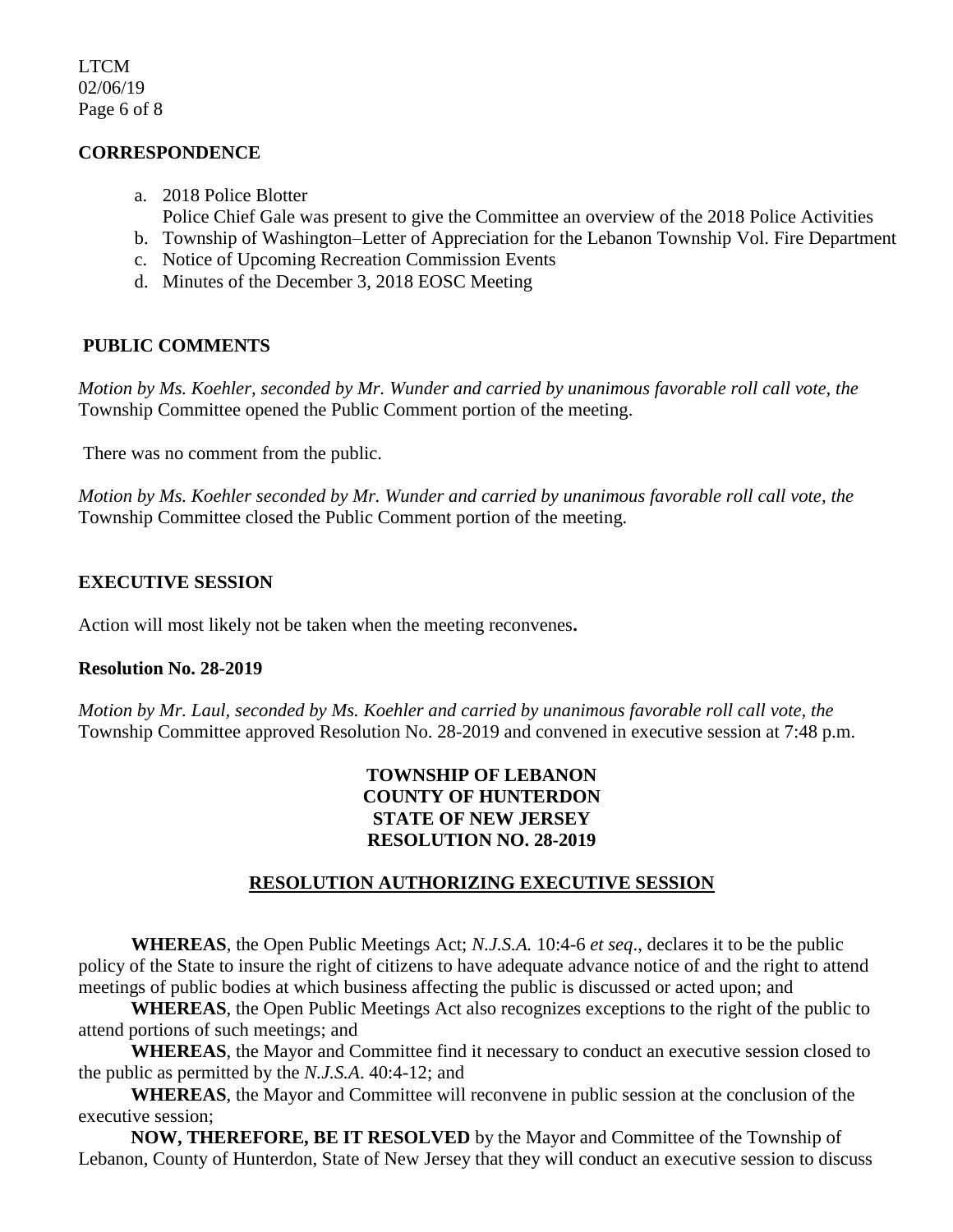LTCM 02/06/19 Page 7 of 8

the following topic(s) as permitted by *N.J.S.A*. 40:4-12:

\_\_\_\_\_\_A matter which Federal Law, State Statute or Rule of Court requires be kept confidential or excluded from discussion in public (Provision relied upon:  $\cdot$  );

\_\_\_\_\_\_A matter where the release of information would impair a right to receive funds from the federal government;

A matter whose disclosure would constitute an unwarranted invasion of individual privacy;

 $\_X$ <sub> $\_$ </sub>A collective bargaining agreement, or the terms and conditions thereof (Specify contract: \_\_\_Police Chief's contract\_\_\_\_\_\_);

\_\_\_\_\_\_A matter involving the purpose, lease or acquisition of real property with public funds, the setting of bank rates or investment of public funds where it could adversely affect the public interest if discussion of such matters were disclosed; Real Estate Acquisitions

Tactics and techniques utilized in protecting the safety and property of the public provided that their disclosure could impair such protection;

Investigations of violations or possible violations of the law;

\_\_\_Pending or anticipated litigation or contract negotiation in which the public body is or may become a party; (The general nature of the litigation or contract negotiations is The public disclosure of such information at this time would have a potentially negative impact on the municipality's position in the litigation or negotiation; therefore this information will be withheld until such time as the matter is concluded or the potential for negative impact no longer exists.)

\_\_X\_\_\_\_Matters falling within the attorney-client privilege, to the extent that confidentiality is required in order for the attorney to exercise his or her ethical duties as a lawyer; (The general nature of the matter is: Personnel-Police Chief, Zoning Officer and potential shared service with Tewksbury Townshhip OR the public disclosure of such information at this time would have a potentially negative impact on the municipality's position with respect to the matter being discussed; therefore this information will be withheld until such time as the matter is concluded or the potential for negative impact no longer exists.);

 X Matters involving the employment, appointment, termination of employment, terms and conditions of employment, evaluation of the performance, promotion or disciplining of any specific prospective or current public officer or employee of the public body, where all individual employees or appointees whose rights could be adversely affected have not requested in writing that the matter(s) be discussed at a public meeting; (The employee(s) and/or general nature of discussion is: \_\_\_\_\_\_\_\_\_\_\_\_\_\_\_\_ the public disclosure of such information at this time would violate the employee(s) privacy rights; therefore this information will be withheld until such time as the matter is concluded or the threat to privacy rights no longer exists.;

\_\_\_\_\_\_Deliberation occurring after a public hearing that may result in the imposition of a specific civil penalty or loss of a license or permit;

**BE IT FURTHER RESOLVED** that the Mayor and Committee hereby declare that their discussion of the subject(s) identified above may be made public at a time when the Township Attorney advises them that the disclosure of the discussion will not detrimentally affect any right, interest or duty of the Township or any other entity with respect to said discussion.